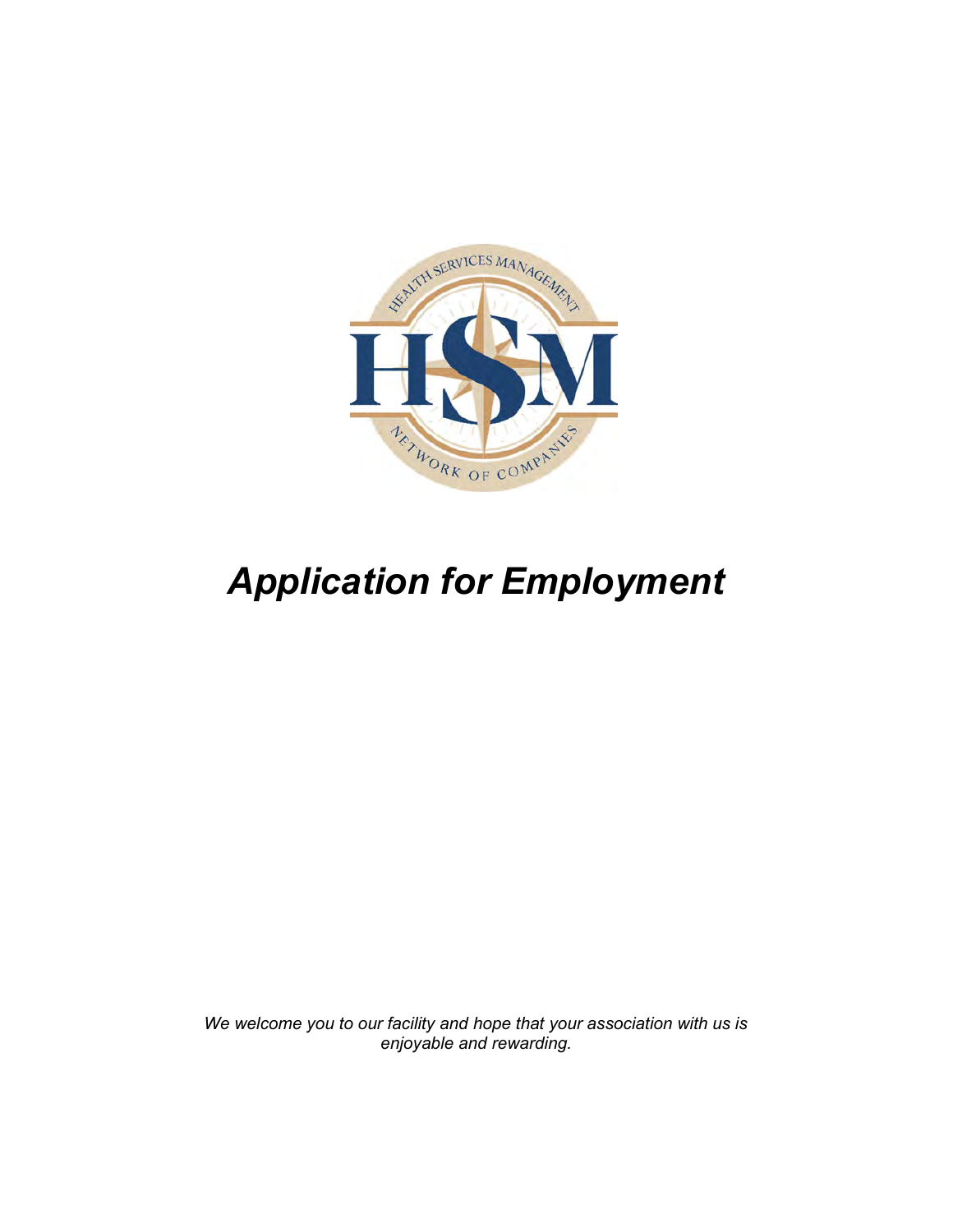

We are an equal opportunity employer and do not unlawfully discriminate in employment. No question on this application is used for the purpose of limiting or excluding any applicant from consideration for employment on a basis prohibited by local, state, or federal law. Equal access to employment, services, and programs is available to all persons. Those applicants requiring reasonable accommodation to the application and/or interview process should notify a representative of the organization.

# APPLICATION FOR EMPLOYMENT

Date:  $/$  /

(Complete all sections thoroughly. A resume' may be attached but may not substitute for completion of the application.)

| <b>Print Name</b>                                                                                                                                                                            |                                     |                                                         |                    |
|----------------------------------------------------------------------------------------------------------------------------------------------------------------------------------------------|-------------------------------------|---------------------------------------------------------|--------------------|
| Last                                                                                                                                                                                         | First                               | Middle                                                  |                    |
| <b>Address</b>                                                                                                                                                                               |                                     |                                                         |                    |
| <b>Street</b>                                                                                                                                                                                | City                                | <b>State</b>                                            | Zip                |
| Social Security Number__________________________________Telephone Number (____) ____________________                                                                                         |                                     |                                                         |                    |
|                                                                                                                                                                                              |                                     |                                                         |                    |
|                                                                                                                                                                                              |                                     |                                                         | (2)                |
| Hours or shift preferred <b>contained</b>                                                                                                                                                    |                                     | Date available to start work: \[multimum / \[multimum / |                    |
| Specify restrictions, if any, of days and hours (e.g. class schedule)                                                                                                                        |                                     |                                                         |                    |
| Full Time<br>Part Time<br>Temporary                                                                                                                                                          | Minimum compensation requirement \$ |                                                         |                    |
| Are you at least 18 years of age?                                                                                                                                                            |                                     |                                                         | $Yes$ $\Box$<br>No |
| No<br>Are you authorized to live and work in the United States?<br>Yesl<br>(Verification of your legal right to work in the United States will be required within three days of being hired) |                                     |                                                         |                    |
| Have you ever been convicted of a felony?                                                                                                                                                    |                                     |                                                         | Yes   No           |
| Are you able to perform the essential functions of the job for which you have applied?<br>$Yes$   No                                                                                         |                                     |                                                         |                    |
| <b>Clerical Skills/Computer Skills</b>                                                                                                                                                       |                                     |                                                         |                    |

List any computer skills, education or training related to the position applied for

 $\mathcal{L}_\text{max}$  and  $\mathcal{L}_\text{max}$  and  $\mathcal{L}_\text{max}$  and  $\mathcal{L}_\text{max}$  and  $\mathcal{L}_\text{max}$  and  $\mathcal{L}_\text{max}$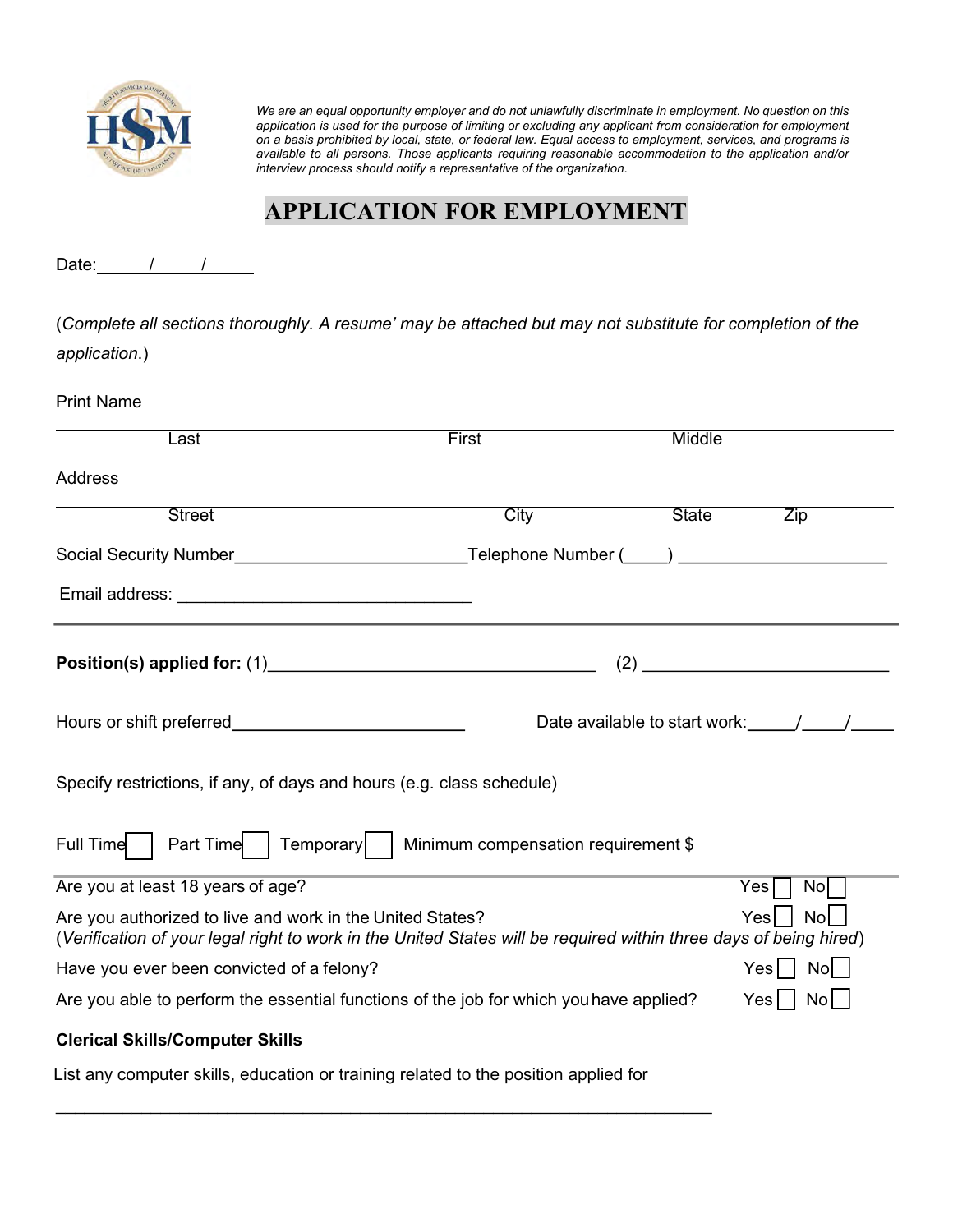### Record of Education

| Please include name and address of school and under what<br>name attended if different | Course of<br>Study | # Years<br>Completed | Did you<br>Graduate | Diploma<br>or<br>Degree |
|----------------------------------------------------------------------------------------|--------------------|----------------------|---------------------|-------------------------|
| <b>High School</b>                                                                     |                    |                      |                     |                         |
| College                                                                                |                    |                      |                     |                         |
| Other (specify)                                                                        |                    |                      |                     |                         |

# Employment History

Begin with your most recent employment and give employment history for the last 5 years; if further space is needed attach additional paper.

| <b>Present or Most Recent Employer</b> | Telephone Number           |      |
|----------------------------------------|----------------------------|------|
|                                        |                            | Ext. |
| Address                                | Dates Employed (Mo. & Yr.) |      |
|                                        | From:                      | To:  |
| Name of Supervisor                     | <b>Weekly Pay</b>          |      |
|                                        |                            |      |
| Job Title and Responsibilities         | Reason for Leaving         |      |
|                                        | May we contact<br>YesΓ     | No   |

| <b>Previous Employer</b>       | <b>Telephone Number</b>                           |
|--------------------------------|---------------------------------------------------|
|                                | Ext.                                              |
| Address                        | Dates Employed (Mo. & Yr.)                        |
|                                | From:<br>To:                                      |
| Name of Supervisor             | <b>Weekly Pay</b>                                 |
| Job Title and Responsibilities | Reason for Leaving<br>May we contact<br>Yes<br>No |

| <b>Previous Employer</b>       | <b>Telephone Number</b>                                         |
|--------------------------------|-----------------------------------------------------------------|
|                                | Ext.                                                            |
| <b>Address</b>                 | Dates Employed (Mo. & Yr.)                                      |
|                                | To:<br>From                                                     |
| Name of Supervisor             | <b>Weekly Pay</b>                                               |
| Job Title and Responsibilities | Reason for Leaving<br>May we contact<br>No <sub>1</sub><br>Yes∣ |

Have you ever been employed with any of the following Health Services Management Inc. facilities located in Texas? Please mark all that apply

| <b>Beaumont Health Care Center</b>       | Lawrence Street Health Care Center |
|------------------------------------------|------------------------------------|
| <b>Cleveland Health Care Center</b>      | <b>Liberty Health Care Center</b>  |
| <b>College Street Health Care Center</b> | <b>Richmond Health Care Center</b> |
| <b>Conroe Health Care Center</b>         | Sugarland Health Care Center       |
| <b>Friendswood Health Care Center</b>    | <b>Tomball Retirement Center</b>   |
| Huntsville Health Care Center            | West Janisch Health Care Center    |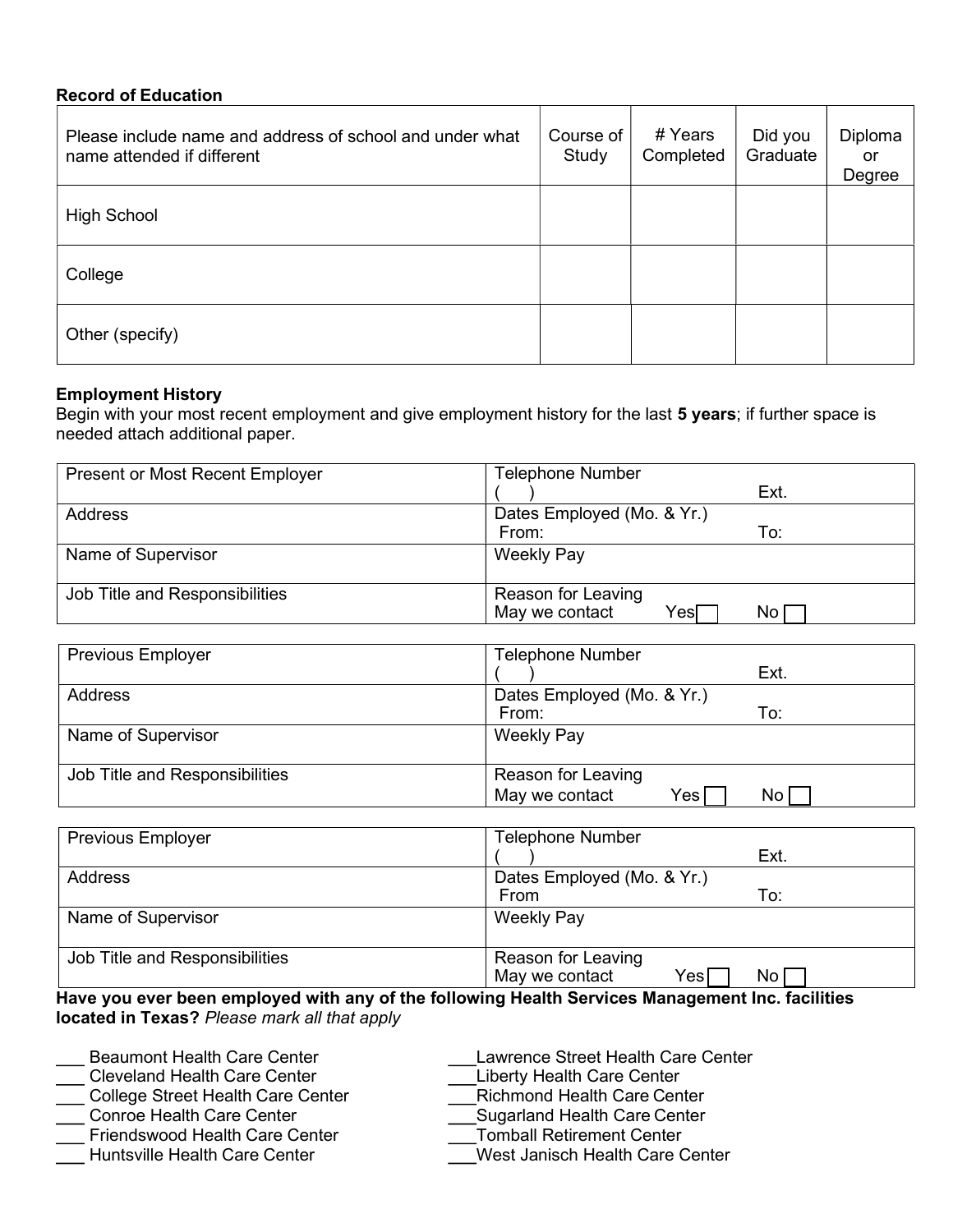#### References

List two references, home telephone numbers and years known. (Do not include relatives or employers.)

| Name of Reference       | Name of Reference       |
|-------------------------|-------------------------|
| Relationship            | Relationship            |
| <b>Telephone Number</b> | <b>Telephone Number</b> |
| <b>Years Known</b>      | <b>Years Known</b>      |

#### License/Certification

List all licenses and certifications including number and dates.

| Name and License/Certification Number: | License/Certification Dates: |
|----------------------------------------|------------------------------|
| Name and License/Certification Number: | License/Certification Dates: |
| Name and License/Certification Number: | License/Certification Dates: |

#### Employment Conditions – Read Carefully Before Signing

By my signature below, I certify that all information provided on this application is true and accurate. I understand that any false statements, misrepresentation, or omissions made on this application will exclude me from consideration for employment or subject me to discipline up to and including termination from Health Services Management Inc. I understand that employment with Health Services Management Inc. is "at will" and therefore for an indefinite period of time. If employed, I may terminate my employment at any time and the Employer may terminate or modify the employment relationship at any time with or without notice or cause. I understand that I am not guaranteed a specific shift, schedule or work assignment and I may be expected to work overtime. If employed by Health Services Management Inc. I will abide by its rules, regulations, policies and procedures.

I hereby authorize all individuals and organizations named or referred to on this application to answer all questions that may be asked and give all information that may be sought in connection with this application. This may include, but is not limited to: work history, criminal records, licensure, certification, education, and driving record. I also certify that any individual or organization furnishing information concerning me shall not be held accountable for giving this information. I hereby release said individuals and organizations from any and all liability, which may be incurred as a result of furnishing such information.

I understand that if I am employed, I will be required to provide satisfactory proof of identity and legal work authorization within three days of being hired. Failure to submit such proof within the required time shall result in immediate termination of employment.

Finally, I freely and voluntarily agree to undergo drug testing as part of the application process, or at any time during my employment with Health Services Management Inc. I understand that either refusal to submit to the test or failure of the test per Health Services Management Inc. policy will disqualify me from consideration and/or continuation of employment.

#### Signature of Applicant

Date:

Health Services Management Inc. is an Equal Opportunity Employer and do not discriminate on the basis of race, color, age, sex, religion, national origin, disability, marital status, or any other characteristic protected by law.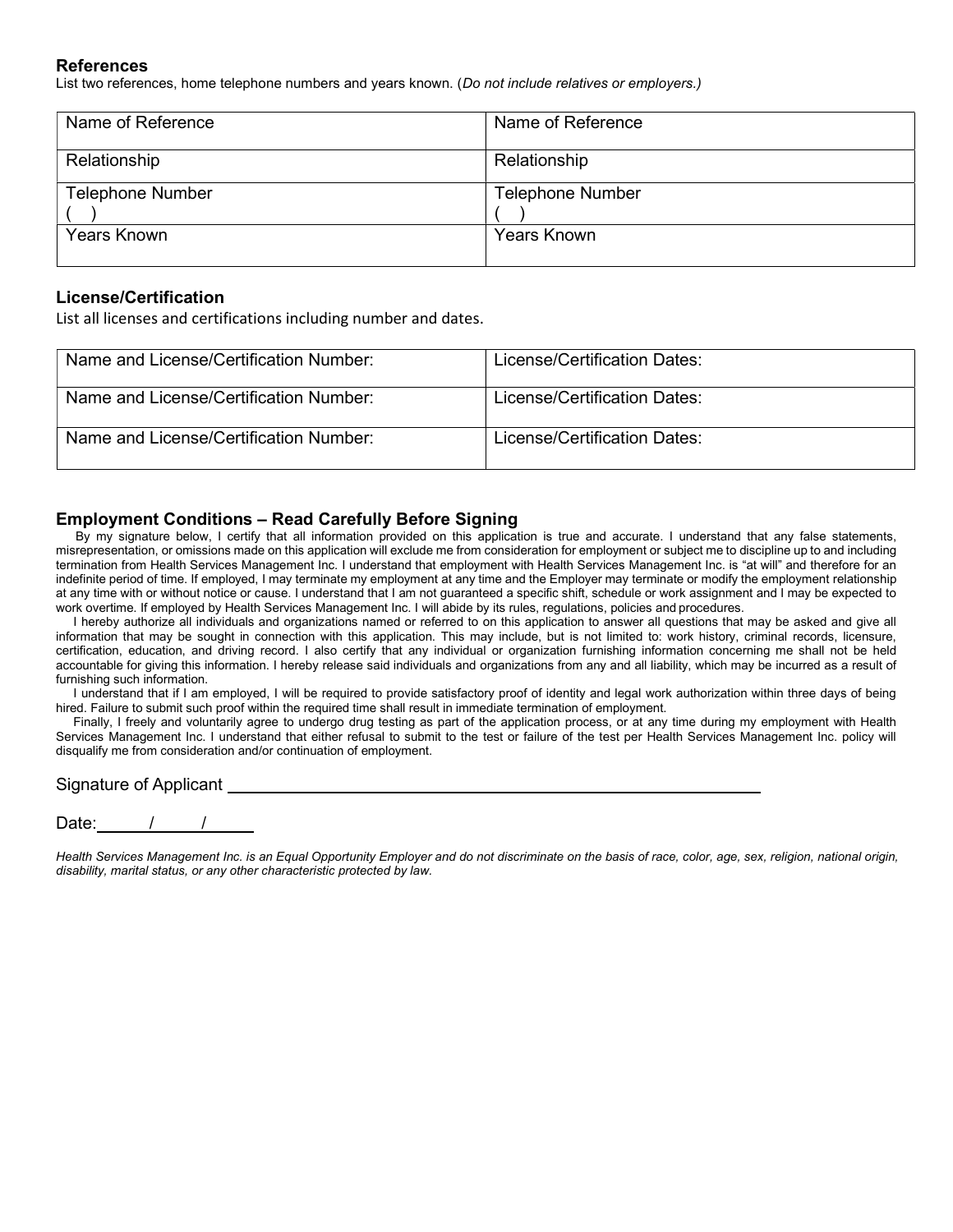# Crimes Barring Employment: TX

A Nursing Home may not employ a person who has been convicted of one or more of the offenses listed below. A person who knowingly applies for a job at a nursing home after a conviction of one of these offenses commits a Class A infraction. I, **A** infraction. I, crimes:

(1) an offense under Chapter 19, Penal Code (criminal homicide);

(2) an offense under Chapter 20, Penal Code (kidnapping and unlawful restraint);

(3) an offense under Section 21.02, Penal Code (continuous sexual abuse of young child or children),

Section 21.11, Penal Code (indecency with a child);

(4) an offense under Section 22.011, Penal Code (sexual assault);

(5) an offense under Section 22.02, Penal Code (aggravated assault);

(6) an offense under Section 22.04, Penal Code (injury to a child, elderly individual, or disabled individual);

(7) an offense under Section 22.041, Penal Code (abandoning or endangering child);

(8) an offense under Section 22.08, Penal Code (aiding suicide);

(9) an offense under Section 25.031, Penal Code (agreement to abduct from custody);

(10) an offense under Section 25.08, Penal Code (sale or purchase of a child);

(11) an offense under Section 28.02, Penal Code (arson);

(12) an offense under Section 29.02, Penal Code (robbery);

(13) an offense under Section 29.03, Penal Code (aggravated robbery);

(14) an offense under Section 21.08, Penal Code (indecent exposure);

(15) an offense under Section 21.12, Penal Code (improper relationship between educator and student);

(16) an offense under Section 21.15, Penal Code (improper photography or visual recording);

(17) an offense under Section 22.05, Penal Code (deadly conduct);

(18) an offense under Section 22.021, Penal Code (aggravated sexual assault);

(19) an offense under Section 22.07, Penal Code (terroristic threat);

(20) an offense under Section 33.021, Penal Code (online solicitation of a minor);

(21) an offense under Section 34.02, Penal Code (money laundering);

(22) an offense under Section 35A.02, Penal Code (Medicaid fraud);

(23) an offense under Section 36.06, Penal Code (obstruction or retaliation);

(24) an offense under Section 42.09, Penal Code (cruelty to livestock animals) or under Section 42.092, Penal Code (cruelty to nonlivestock animals); or

(25) a conviction under the laws of another state, federal law, or the Uniform Code of Military Justice for an offense containing elements that are substantially similar to the elements of an offense listed under this subsection.

(b) A person may not be employed in a position the duties of which involve direct contact with a consumer in a facility or may not be employed by an individual employer before the fifth anniversary of the date the person is convicted of:

(1) an offense under Section 22.01, Penal Code (assault), that is punishable as a Class A misdemeanor or as a felony;

(2) an offense under Section 30.02, Penal Code (burglary);

(3) an offense under Chapter 31, Penal Code (theft), that is punishable as a felony;

(4) an offense under Section 32.45, Penal Code (misapplication of fiduciary property or property of a financial institution), that is punishable as a Class A misdemeanor or a felony;

(5) an offense under Section 32.46, Penal Code (securing execution of a document by deception), that is punishable as a Class A misdemeanor or a felony;

(6) an offense under Section 37.12, Penal Code (false identification as peace officer); or

(7) an offense under Section 42.01(a)(7), (8), or (9), Penal Code (disorderly conduct).

(c) In addition to the prohibitions on employment prescribed by Subsections (a) and (b), a person for whom a facility licensed under Chapter 242 or 247 is entitled to obtain criminal history record information may not be employed in a facility licensed under Chapter 242 or 247 if the person has been convicted:

(1) of an offense under Section 30.02, Penal Code(burglary); or

(2) under the laws of another state, federal law, or the Uniform Code of Military Justice for an offense containing elements that are substantially similar to the elements of an offense under Section 30.02, Penal Code.

Employee Signature: \_\_\_\_\_\_\_\_\_\_\_\_\_\_\_\_\_\_\_\_\_\_\_\_\_\_\_\_\_\_\_\_ Date: \_\_\_\_\_\_\_\_\_\_\_\_\_\_\_\_\_\_\_\_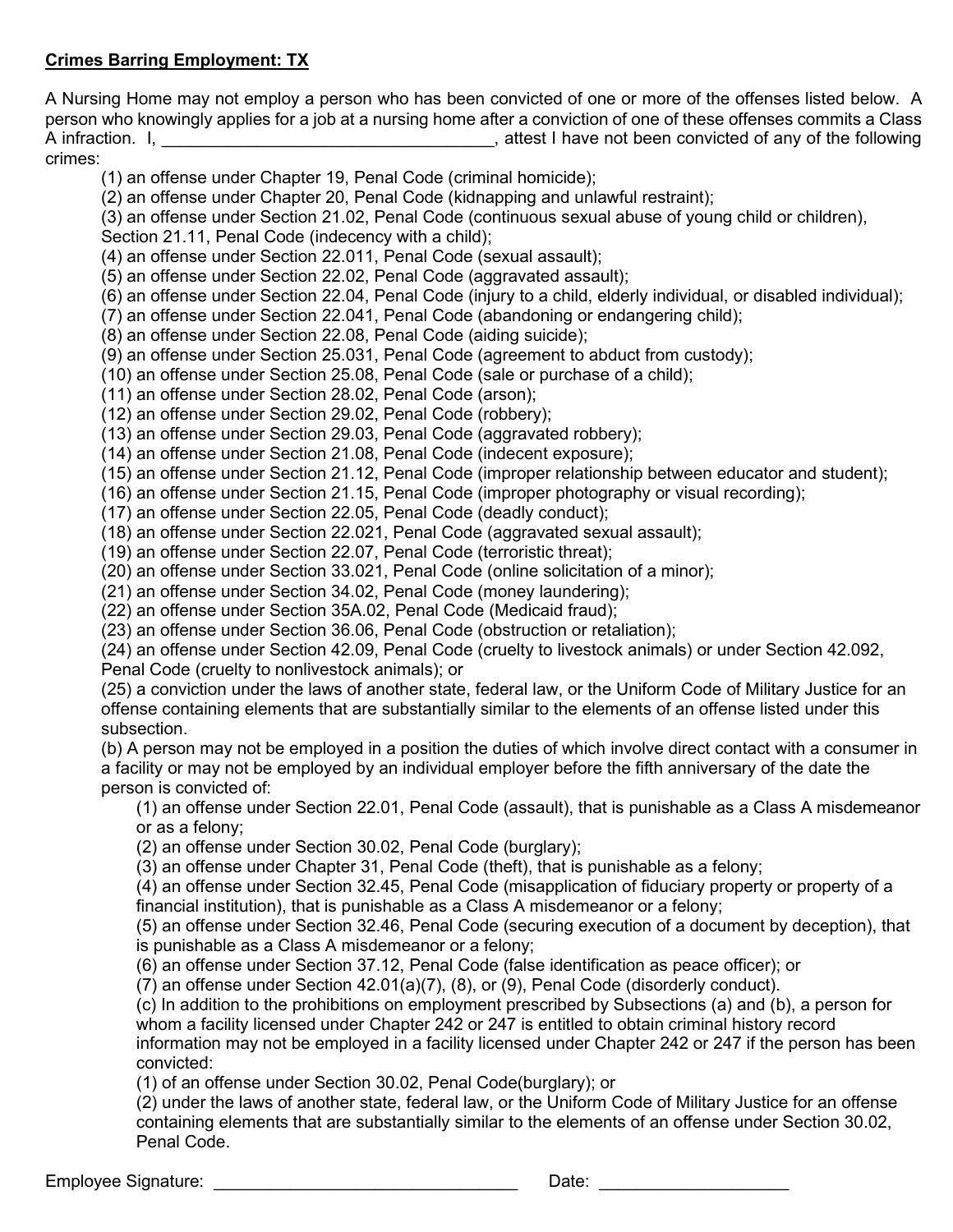## Authorization to Disclose Criminal History Information

I, 1, 2008 and the entry of the matter of the matter of the end of the metal of the metal of the end of the metal of the metal of the metal of the metal of the metal of the metal of the metal of the metal of the metal of t authorize and give my permission to Health Services Management Inc. to conduct a thorough investigation of any criminal record(s) and/or criminal activities. I understand this criminal history information check may be conducted by agents or employees of the Facility, by authorized State agencies, private investigation agencies and/or by any source deemed appropriated by the Facility.

By my signature below, I hereby authorize such investigation and give my permission to authorize law enforcement agencies and/or courts to release all criminal history information maintained in their files which may confirm or deny my eligibility for employment with this Facility.

I understand the Facility cannot guarantee confidentiality and the information may be provided to other State agencies, the Management Company, or any other person or entity the Facility deems appropriate. I further understand that if any criminal history is found to exist, I will be provided with a copy of the information and be given opportunity to correct, refute, or clarify the information in accordance with the Facility's criminal background check policy.

I hereby agree to hold the Facility, its agents, employees, State agencies, private investigative agencies, law enforcement agencies, courts and/or any other person or entity providing the facility with criminal history information, harmless from any and all damages of whatever type or nature, including court costs and attorney's fees suffered by any person or entity described herein, as a result of the investigation into my criminal history.

| Name (please print)             |                     | <b>Social Security Number</b>    |            |
|---------------------------------|---------------------|----------------------------------|------------|
| Driver's License Number<br>Male | <b>State Issued</b> | Date of Birth                    |            |
| Female<br>Sex                   | Race                | Phone Number (include area code) |            |
| <b>Current Address</b>          | City                | <b>State</b>                     | <b>Zip</b> |
| Signature                       |                     | <b>Date</b>                      |            |